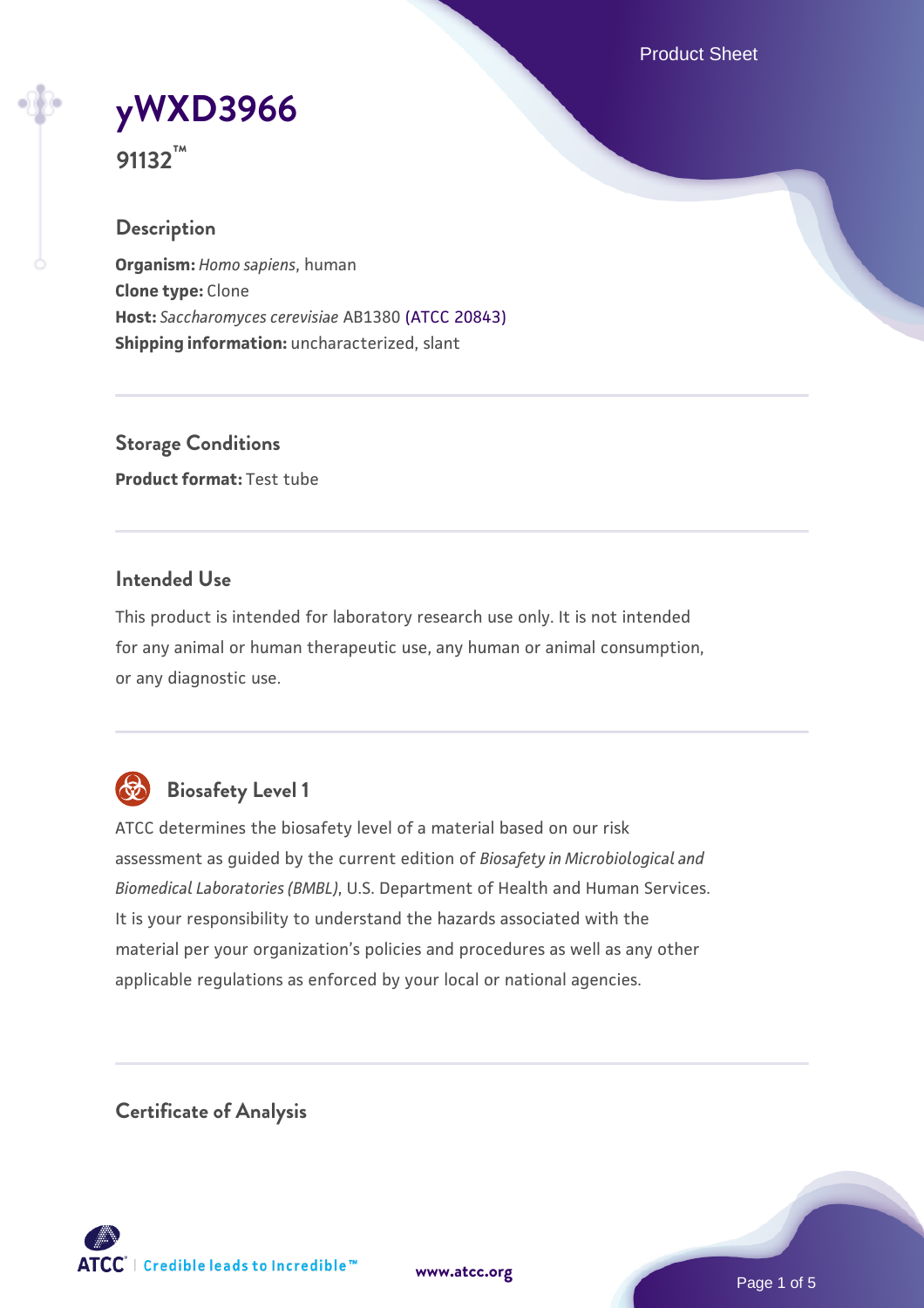For batch-specific test results, refer to the applicable certificate of analysis that can be found at www.atcc.org.

## **Insert Information**

**Type of DNA:** genomic **Genome:** Homo sapiens **Chromosome:** X **Gene name:** DNA Segment, single copy **Gene product:** DNA Segment, single copy **Contains complete coding sequence:** Unknown

## **Vector Information**

**Vector name:** unknown **Type of vector:** YAC **Markers:** SUP4; URA3; TRP1

## **Growth Conditions**

**Medium:**  [ATCC Medium 1245: YEPD](https://www.atcc.org/-/media/product-assets/documents/microbial-media-formulations/1/2/4/5/atcc-medium-1245.pdf?rev=705ca55d1b6f490a808a965d5c072196) **Temperature:** 30°C

#### **Notes**

More information may be available from ATCC (http://www.atcc.org or 703- 365-2620).

## **Material Citation**

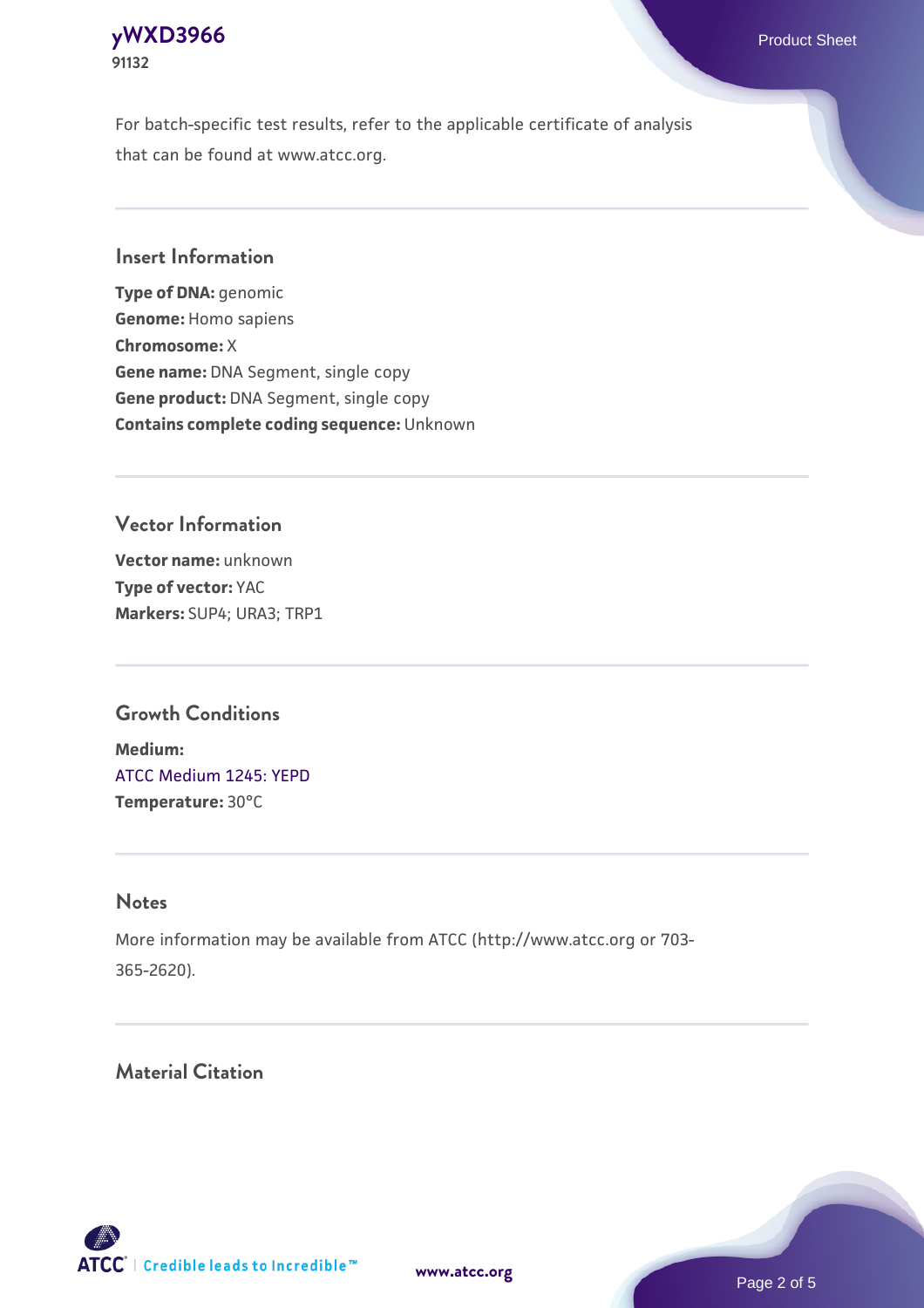If use of this material results in a scientific publication, please cite the material in the following manner: yWXD3966 (ATCC 91132)

### **References**

References and other information relating to this material are available at www.atcc.org.

## **Warranty**

The product is provided 'AS IS' and the viability of  $ATCC<sup>®</sup>$  products is warranted for 30 days from the date of shipment, provided that the customer has stored and handled the product according to the information included on the product information sheet, website, and Certificate of Analysis. For living cultures, ATCC lists the media formulation and reagents that have been found to be effective for the product. While other unspecified media and reagents may also produce satisfactory results, a change in the ATCC and/or depositor-recommended protocols may affect the recovery, growth, and/or function of the product. If an alternative medium formulation or reagent is used, the ATCC warranty for viability is no longer valid. Except as expressly set forth herein, no other warranties of any kind are provided, express or implied, including, but not limited to, any implied warranties of merchantability, fitness for a particular purpose, manufacture according to cGMP standards, typicality, safety, accuracy, and/or noninfringement.

#### **Disclaimers**

This product is intended for laboratory research use only. It is not intended for any animal or human therapeutic use, any human or animal consumption,



Page 3 of 5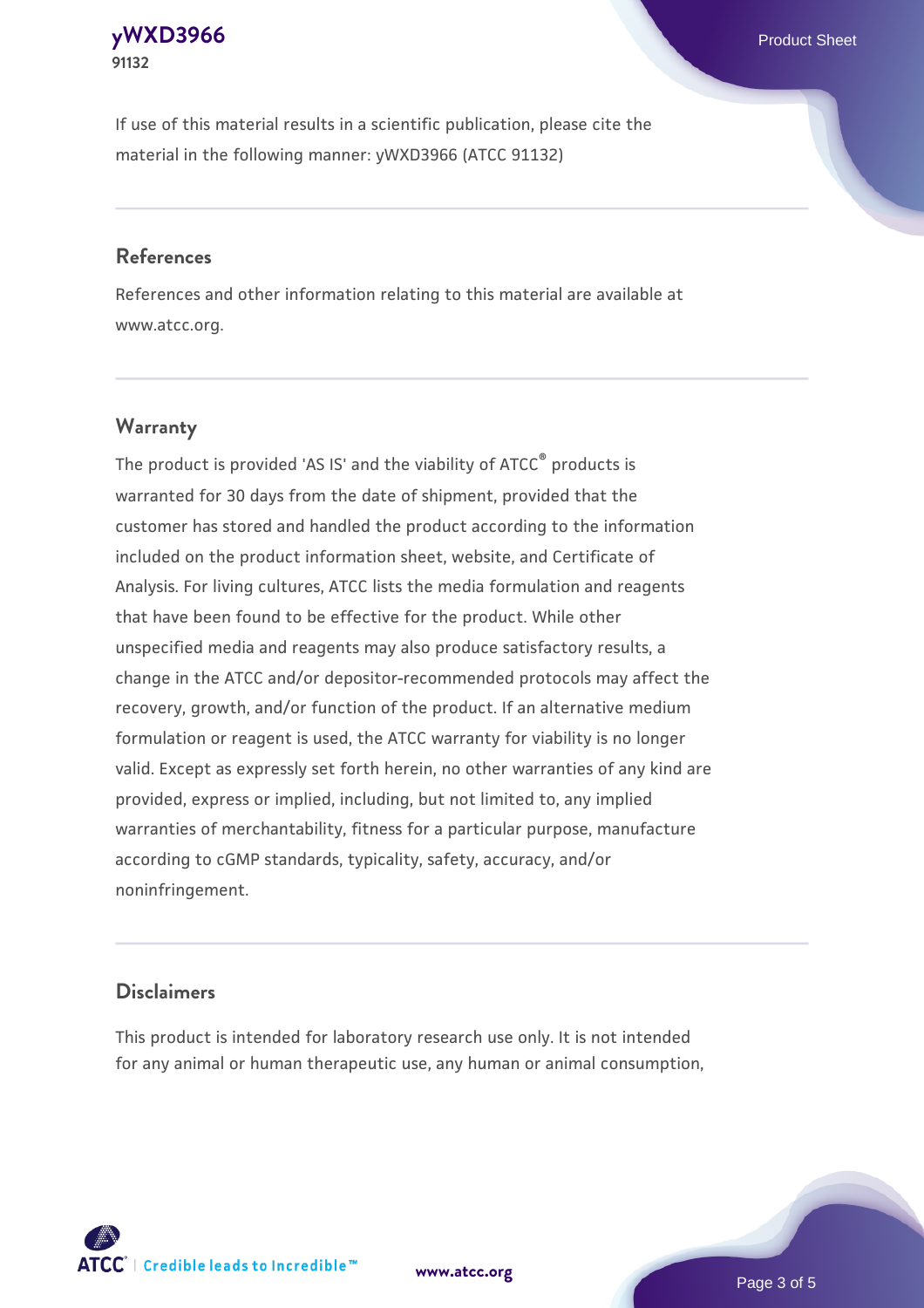or any diagnostic use. Any proposed commercial use is prohibited without a license from ATCC.

While ATCC uses reasonable efforts to include accurate and up-to-date information on this product sheet, ATCC makes no warranties or representations as to its accuracy. Citations from scientific literature and patents are provided for informational purposes only. ATCC does not warrant that such information has been confirmed to be accurate or complete and the customer bears the sole responsibility of confirming the accuracy and completeness of any such information.

This product is sent on the condition that the customer is responsible for and assumes all risk and responsibility in connection with the receipt, handling, storage, disposal, and use of the ATCC product including without limitation taking all appropriate safety and handling precautions to minimize health or environmental risk. As a condition of receiving the material, the customer agrees that any activity undertaken with the ATCC product and any progeny or modifications will be conducted in compliance with all applicable laws, regulations, and guidelines. This product is provided 'AS IS' with no representations or warranties whatsoever except as expressly set forth herein and in no event shall ATCC, its parents, subsidiaries, directors, officers, agents, employees, assigns, successors, and affiliates be liable for indirect, special, incidental, or consequential damages of any kind in connection with or arising out of the customer's use of the product. While reasonable effort is made to ensure authenticity and reliability of materials on deposit, ATCC is not liable for damages arising from the misidentification or misrepresentation of such materials.

Please see the material transfer agreement (MTA) for further details regarding the use of this product. The MTA is available at www.atcc.org.

#### **Copyright and Trademark Information**

© ATCC 2021. All rights reserved.

ATCC is a registered trademark of the American Type Culture Collection.